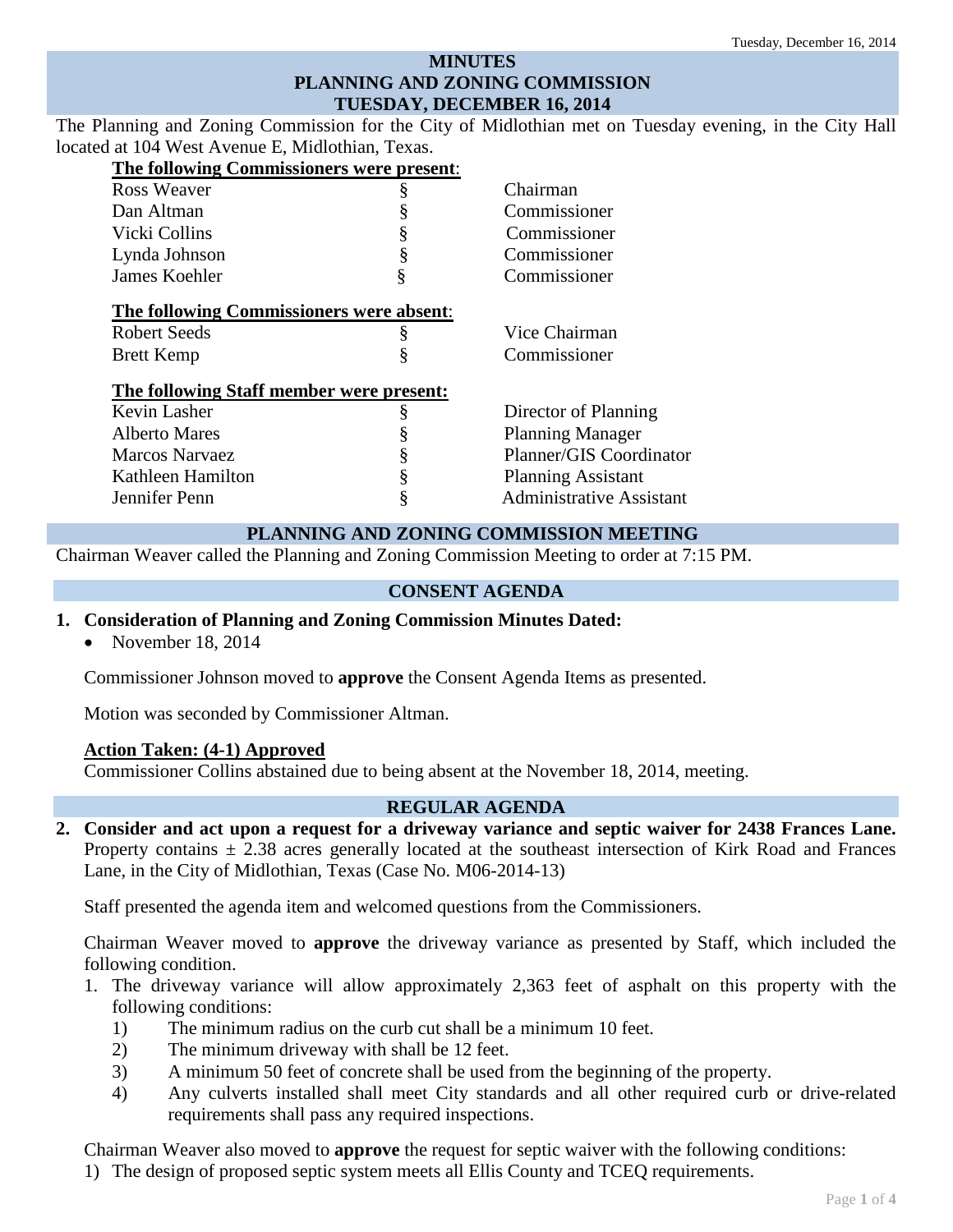- 2) No more than one septic system per lot shall be permitted.
- 3) Connection to City sewer system is made within 18 months of availability to the site.

Motion was seconded by Commissioner Koehler.

### **Action Taken: (5-0) Approved**

**3. Consider and act upon a preliminary plat of Bryson Springs.** Property contains  $\pm$  147.231 acres in the J.S. Berry Survey, Abstract No.86 generally located at the southeast intersection of Bryson Road and Springer Road, in the extraterritorial jurisdictions (ETJ) of the City of Midlothian and Ovilla, Texas (Case No. PP01-2014-19)

Staff presented the agenda item and welcomed questions from the Commissioners.

Commissioner Johnson moved to **approve** the preliminary plat as presented by Staff, which included the following condition:

1) The required right-of-way dedication for Bryson Road shall be shown in the final plat.

Motion was seconded by Commissioner Collins.

### **Action Taken: (5-0) Approved**

**4. Consider and act upon a preliminary plat of Hawkins MISD.** Property contains  $\pm$  15.25 acres in the Macellus T. Hawkins Survey, Abstract No. 463 and the Benjamin F. Hawkins Survey Abstract No. 464 generally located directly south from the intersection of 14<sup>th</sup> Street and Mt. Zion Road in the City of Midlothian, Texas (Case No. PP02-2014-21)

Staff presented the agenda item and welcomed questions from the Commissioners.

Chairman Weaver moved to **approve** the preliminary plat as presented by Staff.

Motion was seconded by Commissioner Altman.

#### **Action Taken: (5-0) Approved**

**5.** Consider and act upon a preliminary plat of Hawkins Meadows. Property contains  $\pm$  135.922 acres out of the Marcellus T. Hawkins Survey, Abstract No. 463, the John M. Garvin Survey, Abstract No. 424, and the William W. Rawls Survey, Abstract No. 915, being generally located along the east side of FM 663 and ± 1,900 feet south of U.S. Highway 287, in the City of Midlothian, Texas (Case No. PP03-2014-22)

Staff presented the agenda item and welcomed questions from the Commissioners.

Chairman Weaver moved to **approve** the preliminary plat as presented by Staff.

Motion was seconded by Commissioner Koehler.

#### **Action Taken: (5-0) Approved**

Staff noted to the Commissioners that this preliminary plat will also be acted upon at the January 13, 2015 City Council Meeting per the Planned Development (PD-68) District, Ordinance 2014-33 requirements.

## **PUBLIC HEARING**

**6.** Conduct a public hearing to consider and act upon a request to rezone  $\pm$  16.033 acres from the **current Light Industrial (LI) District to a Medium Industrial (MI) District for general freight trucking and freight transportation uses.** Property is out of the E.C. Bedford Survey, Abstract No. 91, being addressed as 4355 Old Highway 67 N., generally located on the west side of Old Highway 67 N., approximately 1,075 feet south of Tayman Road, in the City of Midlothian, Texas. (Case No. Z03-2014-15)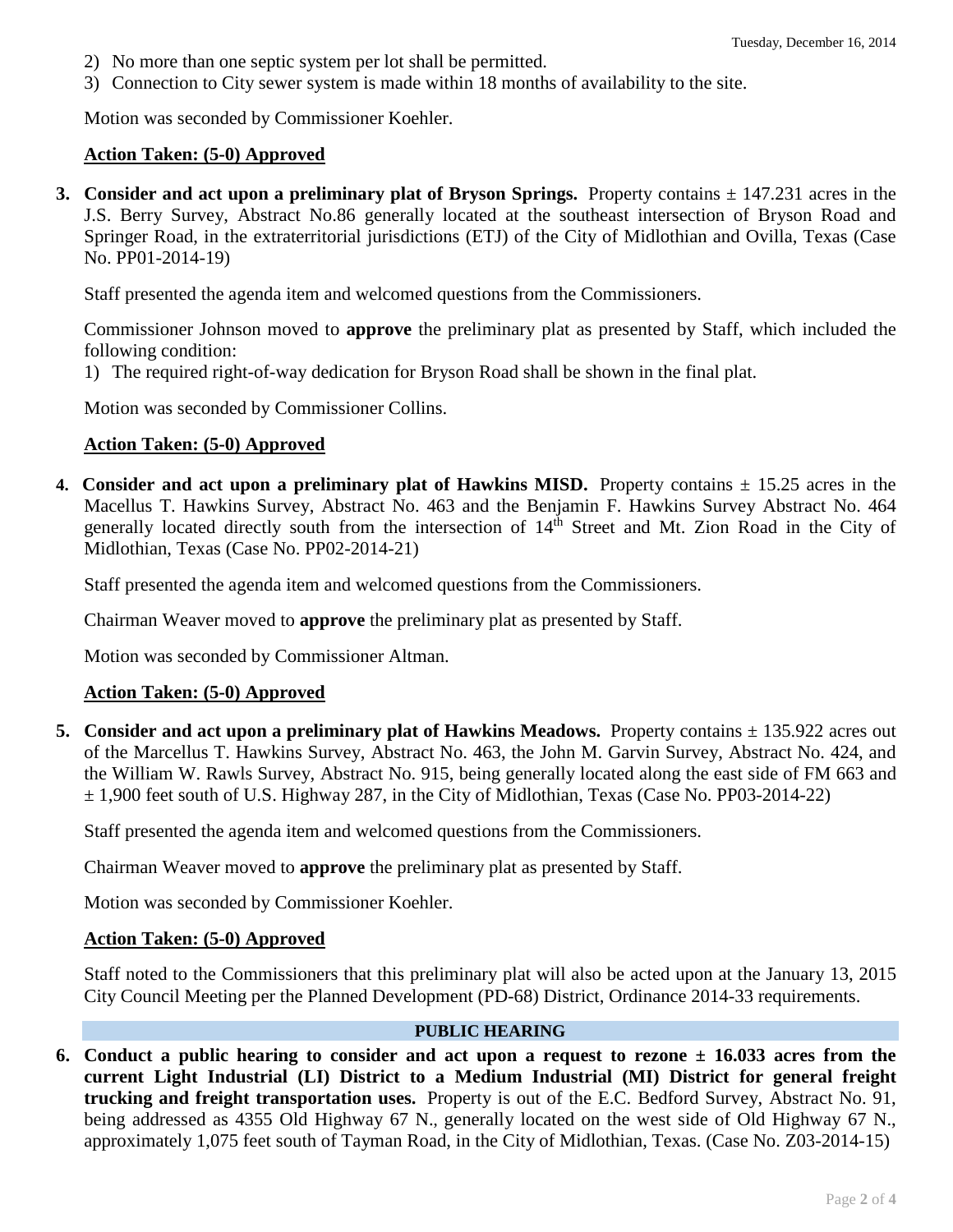Staff presented the agenda item and welcomed questions from the Commissioners.

Commissioner Koehler moved to **close the public hearing**.

Commissioner Johnson seconded the motion.

# **Action Taken: (5-0) Closed Public Hearing**

Chairman Weaver moved to **approve** this rezoning request as presented by Staff.

Motion was seconded by Commissioner Altman.

## **Action Taken: (5-0) Recommended Approval to City Council**

**7. Conduct a public hearing to consider and act upon an ordinance to amend the City of Midlothian Zoning Ordinance 2013-24, as amended, by rezoning ± 213.897 acres of the Hartson tract from the current Agricultural (A) District to a Single Family One (SF-1) District**. Property is located in the Shelby Smith Survey, Abstract 973, the J.W. Singleton Survey, Abstract 1246, the G. Garcia Survey, Abstract 419, the J.B. Orr Survey, Abstract 818, and the A.J Cornelius Survey, Abstract 1285. Property is generally located north of FM 875, in the City of Midlothian, Texas (Case No. Z21-2013-99)

Staff presented the agenda item and welcomed questions from the Commissioners.

Chairman Weaver addressed the audience for any input regarding the public hearing. The following spoke regarding this item:

Fred and Valarie Smith – 5631 Poppie Circle, Midlothian Texas

Commissioner Collins moved to **close the public hearing**. Commissioner Koehler seconded the motion. **Action Taken: (5-0) Closed Public Hearing**

Commissioner Koehler moved to **approve** this rezoning request as presented by Staff.

Motion was seconded by Commissioner Johnson.

## **Action Taken: (5-0) Recommended Approval to City Council**

**8. Conduct a public hearing to consider and act upon a request to rezone ± 0.4108 acres from the current Community Retail (CR) District to an Urban Village Planned Development (UVPD) District for residential and professional office uses**. Property is addressed as 115 West Avenue I and is generally located north of W. Ave. I and  $\pm$  280 feet west of FM 663 (South 9<sup>th</sup> Street), in the City of Midlothian, Texas. (Case No. Z02-2014-07)

Staff presented the agenda item and welcomed questions from the Commissioners.

Chairman Weaver addressed the audience for any input regarding the public hearing. The following spoke regarding this item:

Applicant, Stephen Hidlebaugh, Midlothian Texas

Commissioner Altman moved to **close the public hearing**. Commissioner Collins seconded the motion. **Action Taken: (5-0) Closed Public Hearing**

Chairman Weaver moved to **approve** this Urban Village Planned Development (UVPD) District for residential and professional office use, subject to the following conditions:

- 1) This proposed Planned Development shall be limited to owner-occupied residential and professional office-type uses only as outlined in the attached site plan. Retail and other non-office uses are strictly prohibited.
- 2) The exterior shall be restored to look historic in appearance and exterior improvements shall include installing Hardiboard and repainting the structure with more historic-appropriate colors.